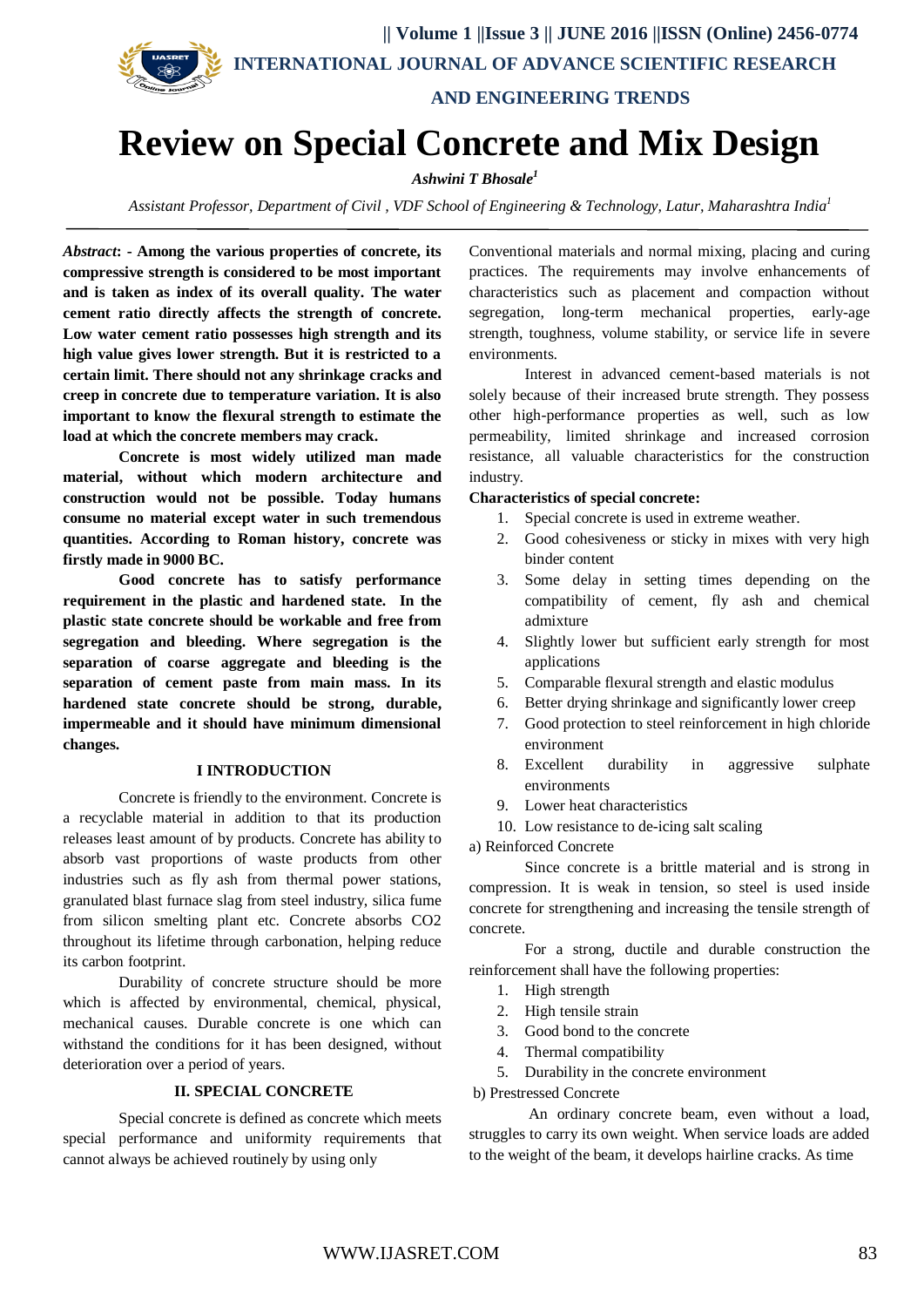**|| Volume 1 ||Issue 3 || JUNE 2016 ||ISSN (Online) 2456-0774 INTERNATIONAL JOURNAL OF ADVANCE SCIENTIFIC RESEARCH** 



# **AND ENGINEERING TRENDS**

passes, these cracks will get larger and eventually the concrete ill crumble. Hence to avoid these changes the prestressed concrete was invented.

#### **There are many advantages of prestressed concrete**

1) More efficient members (i.e., smaller members to carry same loads)

2) Much less cracking since member is almost entirely in compression

- 3) Precast members have very good quality control
- 4) Precast members offer rapid field erection

5) Concrete remains un-cracked which makes the structure weather resistant, durable and it protects steel from corrosion.

## **The disadvantages of prestressed concrete**

1) The design of prestressed concrete is more complicated

2) It requires skilled supervision and good quality control

3) It also needs equipments and machineries for prestressing

### **III. READY MIX CONCRETE**

Ready-mix concrete is a type of concrete that is manufactured in a factory or batching plant, according to requirement of customer and then delivered to a work site. It is transported by the truck mounted transit mixers. Ready Mixed Concrete is also referred as the customized concrete products for commercial purpose. The Ready-mix Concrete Company offer different concrete according to user's mix design or industrial standard.

Ready Mixed Concrete, or RMC as it is popularly called, refers to concrete that is specifically manufactured for delivery to the customer's construction site in a freshly mixed and plastic or unhardened state. Concrete it is a mixture of Portland cement, water and aggregates, sand and gravel or crushed stone. In traditional work sites, each of these materials is procured separately and mixed in specified proportions at site to make concrete. Ready Mixed Concrete is bought and sold by volume - usually expressed in cubic meters. RMC can be custom-made to suit different applications.

RMC is manufactured under computer-controlled operations and transported and placed at site using special equipment and methods. RMC assures its customers numerous benefits. RMC is preferred to on-site concrete mixing because of the precision of the mixture and reduced worksite confusion. It facilitates speedy construction through programmed delivery at site and mechanized operation with consequent economy. It also decreases labour, site supervising cost and project time, resulting in savings. Proper control and economy in use of raw material result in saving of natural resources.

## **IV. BATCHING AND MIXING PLANTS**

The principal functional elements of every stationary concrete production plant comprises of the following units -

- Storage of materials Silos, containers and bins.
- Batching arrangement.
- Measuring and recording equipment.
- Mixing equipment.
- Control system.
- Electrical, hydraulic and pneumatic drives.
- Conveying systems (belt / screw conveyors)



*Figure 1: Flow Chart of RMC*

#### **V. CONCLUSIONS**

While studying the special concrete we found out an extraordinary concrete named as transparent Concrete through which light can pass and this concrete can be used for decorative purposes, which is of great advancement in concrete technology.

In addition to that we found a concrete which can be used in underwater concreting known as tremie concrete. Also we got a light weight concrete which can float on water having its unique properties.

Considering the importance of special concretes, RMC was selected for a case study in this project. For detailed study, we have visited RMC plant of M/s. Malkhare Builders Pvt. Ltd. Situatrd at Chitegaon about 20 km from Aurangabad. It is observed that the better quality controlled can be exercised for a factory made concrete called as 'Ready Mixed Concrete' over